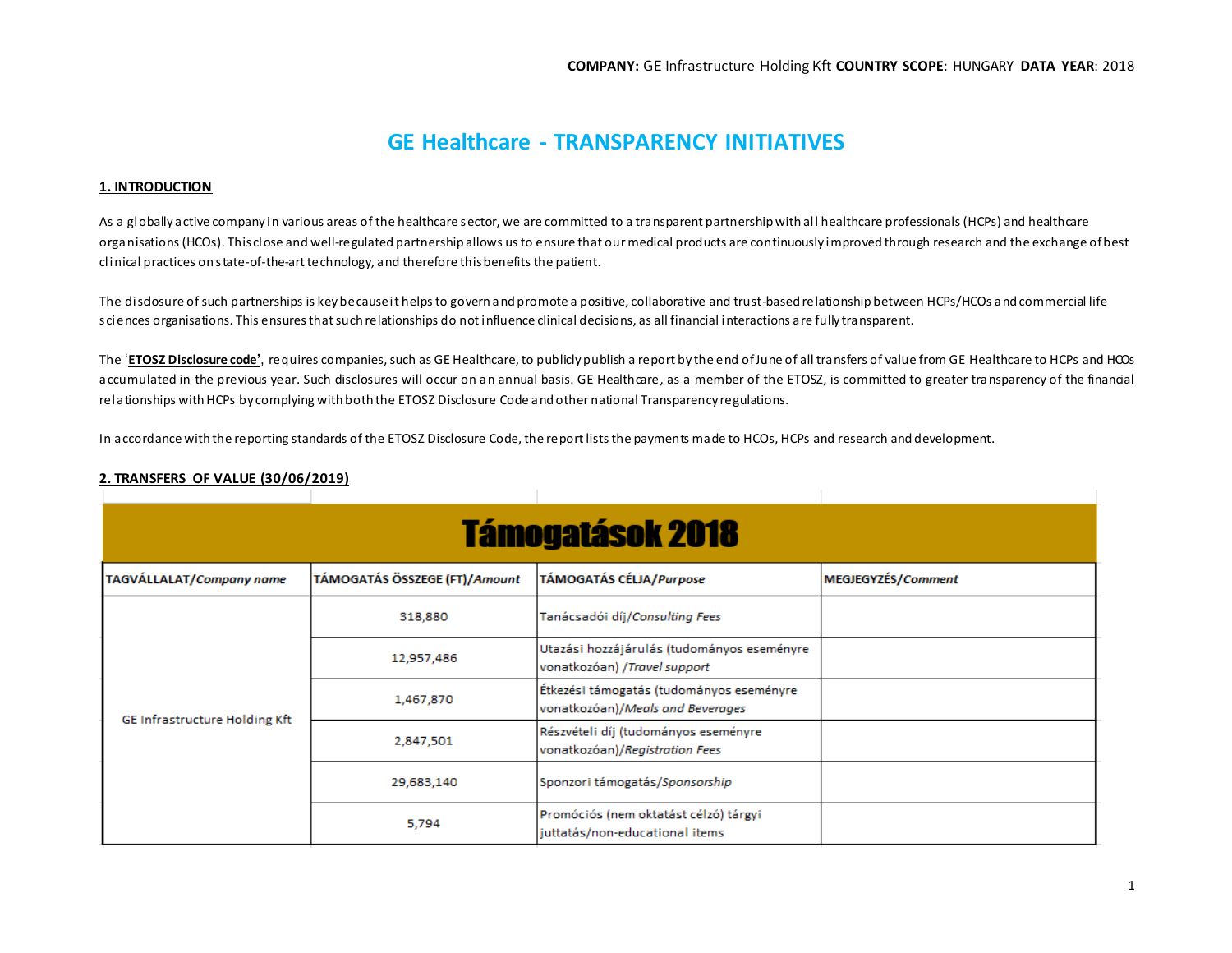#### **3. METHODOLOGICAL NOTE**

The purpose of this methodology is to clarify how the ETOSZ Disclosure Code requirements have been implemented within the medical devices businessof GE Healthcare (GEHC) and its compliance programs. Any deviations from the ETOSZ Disdosure Code that have been transposed into the AIPM Disclosure Code have been taken into account.

#### **1. Disclosable Transfers of Value**

In line with the ETOSZ code requirements, the following transactions are in scope:

#### **1.1 Event support (travel and sponsoring)**

GEHC may support a third-party organized event in the form of a sponsorship. If the event is organized by a third party (e.g. event organizer, travel agency) then the healthcare association responsible for the content of the educational program will be listed as the recipient of this transfer of value. *Example: GEHC is represented with a booth space during a medical congress*

Where permitted under local law/code, GEHC may pay or reimburse modest travel, living, and registration expenses for HCPs attending a GE-led event or a third-party event such as a third-party congress. If a travel agency is being used to organize travel arrangements, the administrative fee for this service will not be reported. *Example: GEHC is paying the registration fee for a HCP to support his/her participation in a medical congress*

#### **1.2 Service and Consultancy**

GEHC may engage a HCP to provide consulting services to fulfill a legitimate business need. Examples of consulting services include speaking en gagements, product training, advisory board participation, review/input on publications, and product input. The published amount is the same as the amount agreed in the underlying contract. If GEHC makes indirect Disclosable Transfers to HCPs/HCOs through a contract research organization (CRO) as part of a consulting arrangement and is aware of their identity, then these transfers will be disclosed as well under the Service and Consultancy category. *Example: A HCP is hired to provide input on GEHC's product*

#### **1.3 Grant**

GEHC may provide funding or in-kind support of medical education programs (e.g., grand rounds, fellowships, scholarships) in the form of educational grants. The published amount is the same as the amount agreed in the underlying contract. *Example: GEHC is paying for medical books.*

#### **1.4 Donation**

GEHC may donate money, products or services to legitimate charitable organizations. The published amount is the same as the amount agreed in the underlying contract. *Example: GEHC is providing a cash donation to a non-profit organization to support their work.*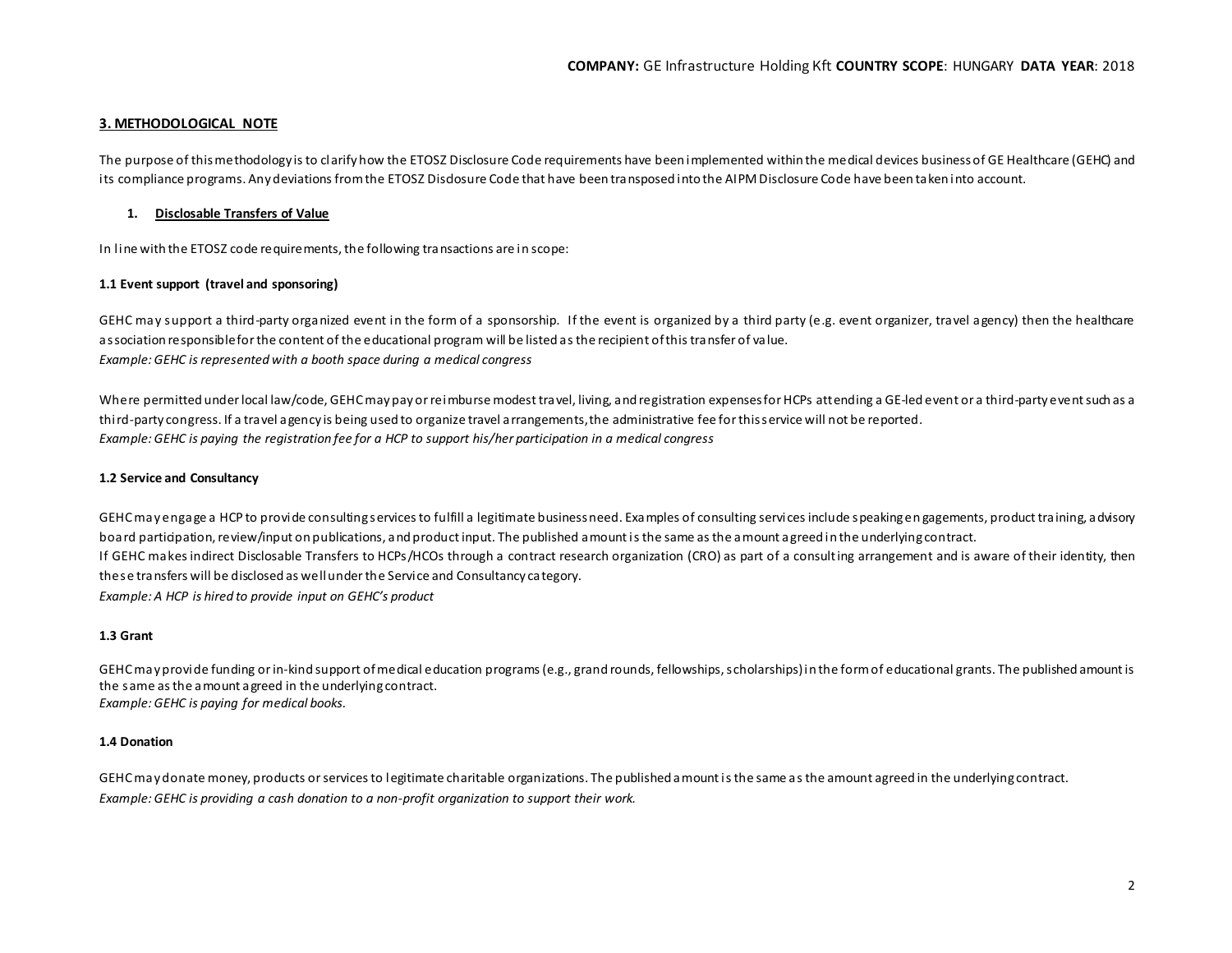#### **1.5 Research**

GEHC may contract a HCP, an HCI (e.g., the site or investigator) or contract research organization (CRO) to conduct research. If GEHC makes indirect Disdosable Transfers to HCPs/HCOs through a CRO as part of R&D and is aware of their identity, then these transfers will be disclosed under the R&D category.

The published amount is the same as the amount agreed in the underlying contract. *Example: GEHC is hiring a CRO to do clinical study*

#### **1.6 Meals**

GEHC may provide occasional modest meals to HCPs in connection with a business discussion.

#### **1.7 Non-Educational items**

GEHC may provide occasionally modest non-educational items to HCPs. *Example: GEHC provides to HCPs GE-branded pens or notebooks during a congress*

#### **2. Recipients of Transfers of Value**

For each local report, GEHC has focused on the country where the recipient has his primary physical address.

#### **2.1 Definition Healthcare Professional (HCP)**

Any individual in a position, directly or indirectly, to purchase, lease, recommend, use, prescribe, or arrange for the purchase or lease of any GEHC product or service. Indudes: physicians, physician assistants, nurses, pharmacists, technicians, other clinicians, or research coordinators.

#### **2.2 Definition Healthcare Institution (HCO)**

Any entity or its employees or agents, in a position, directly or indirectly, to purchase, lease, recommend, use, prescribe, or arrange for the purchase or lease of any GEHC product or service. Includes: hospitals, clinics, academic institutions, nursing homes, assisted living facilities purchasing agents, group purchasing organizations, physician's practice managers, and healthcare associations.

#### **3. Period and value of transactions**

To assure that a Disclosable Transfer of Value (ToV) has occurred and a consistent approach is being used, payments or any other transfers of benefit that have been made during one calendar year 'A' for grants, donations, event support or services will only be disclosed in the calendar year 'A' data report if they have occurred or have been provided in calendar year 'A'. Consequently, all ToV where either the payment or any other transfers of benefit has not been made in calendar year 'A' will only be reported in the next annual disclosure report. *Example: A speaker is providing his service during a congress in December 2017 but the payment is only made in January 2019. This transaction will be disclosed in the next ETOSZ* report in 2019. Also, if a ToV consists of several payments and some are not processed in same calendar year, the disdosure will be made across several years. *Example: A HCP consultant is providing his service in Q4 2017 and travels as well to conduct his study. If the travel but not the service has been paid in 2017 then the ToV will partly be disclosed in the 2017 and 2019 reports.*